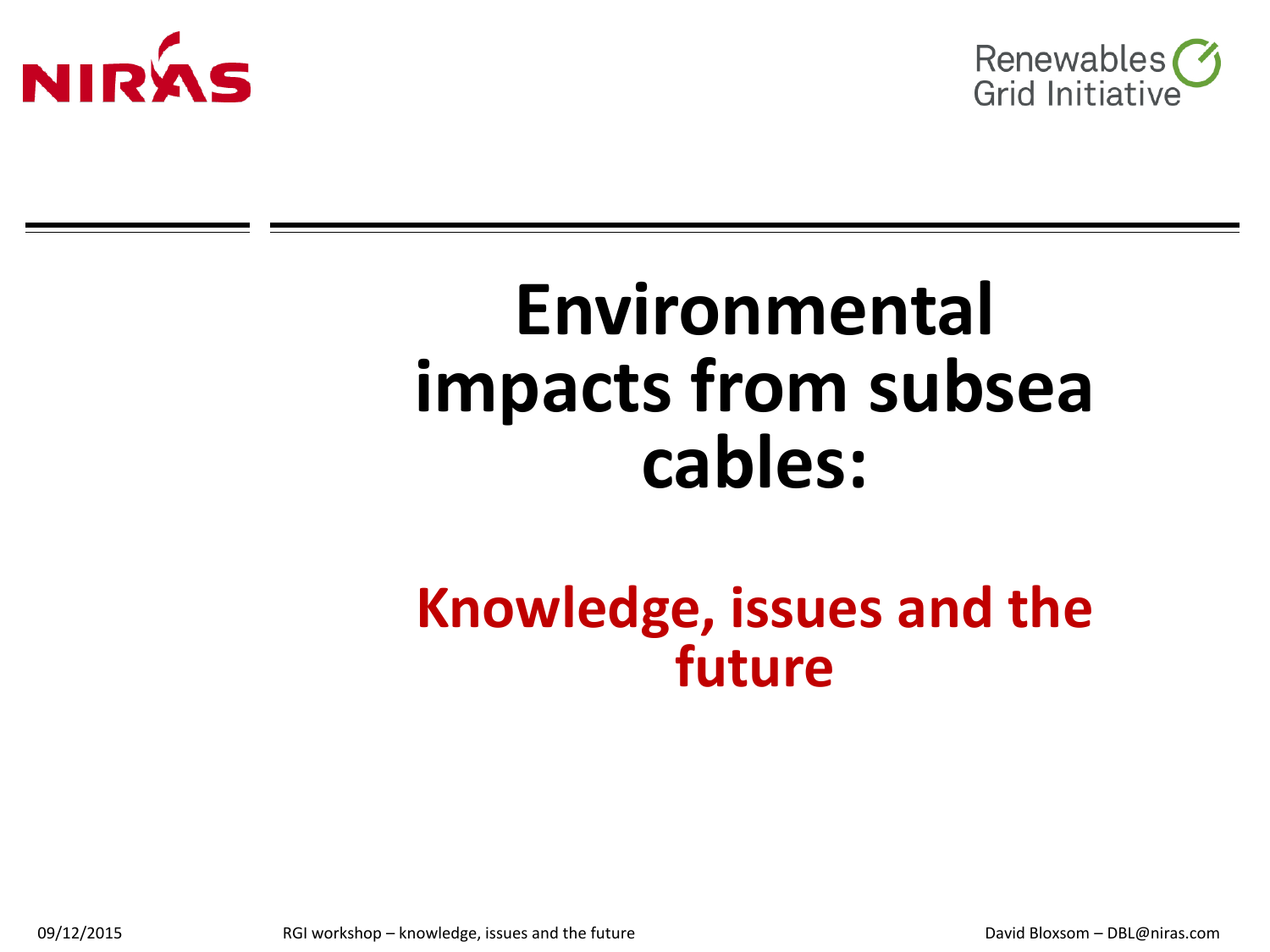

 $\triangleright$  Literature overview

 $\triangleright$  Online survey

 $\triangleright$  Telephone interviews









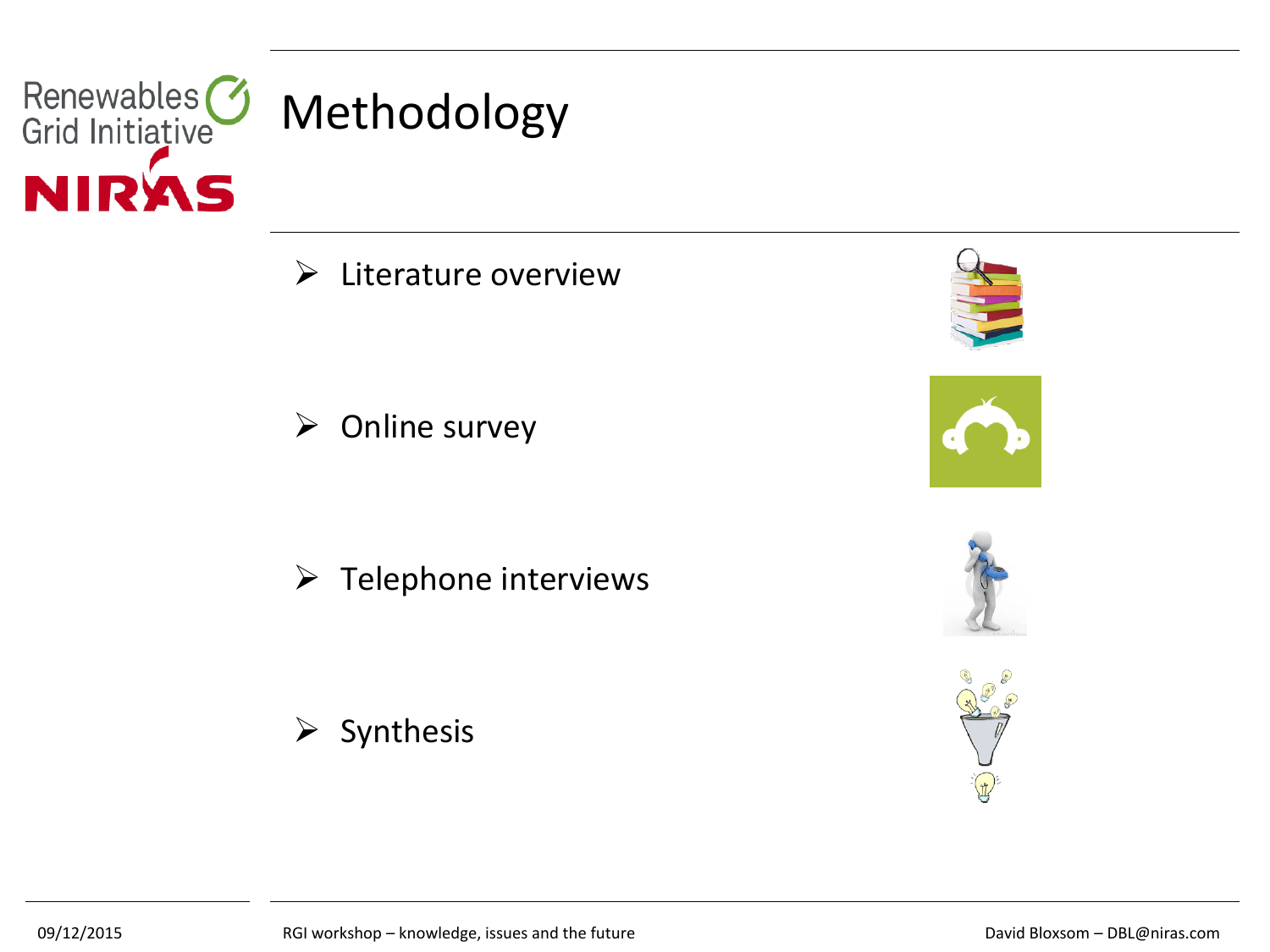

- $\triangleright$  Legislation, policy and planning
- $\triangleright$  Cable installation process
- $\triangleright$  Primary literature, key word search, environmental statements, previous reviews, method statements, existing guidelines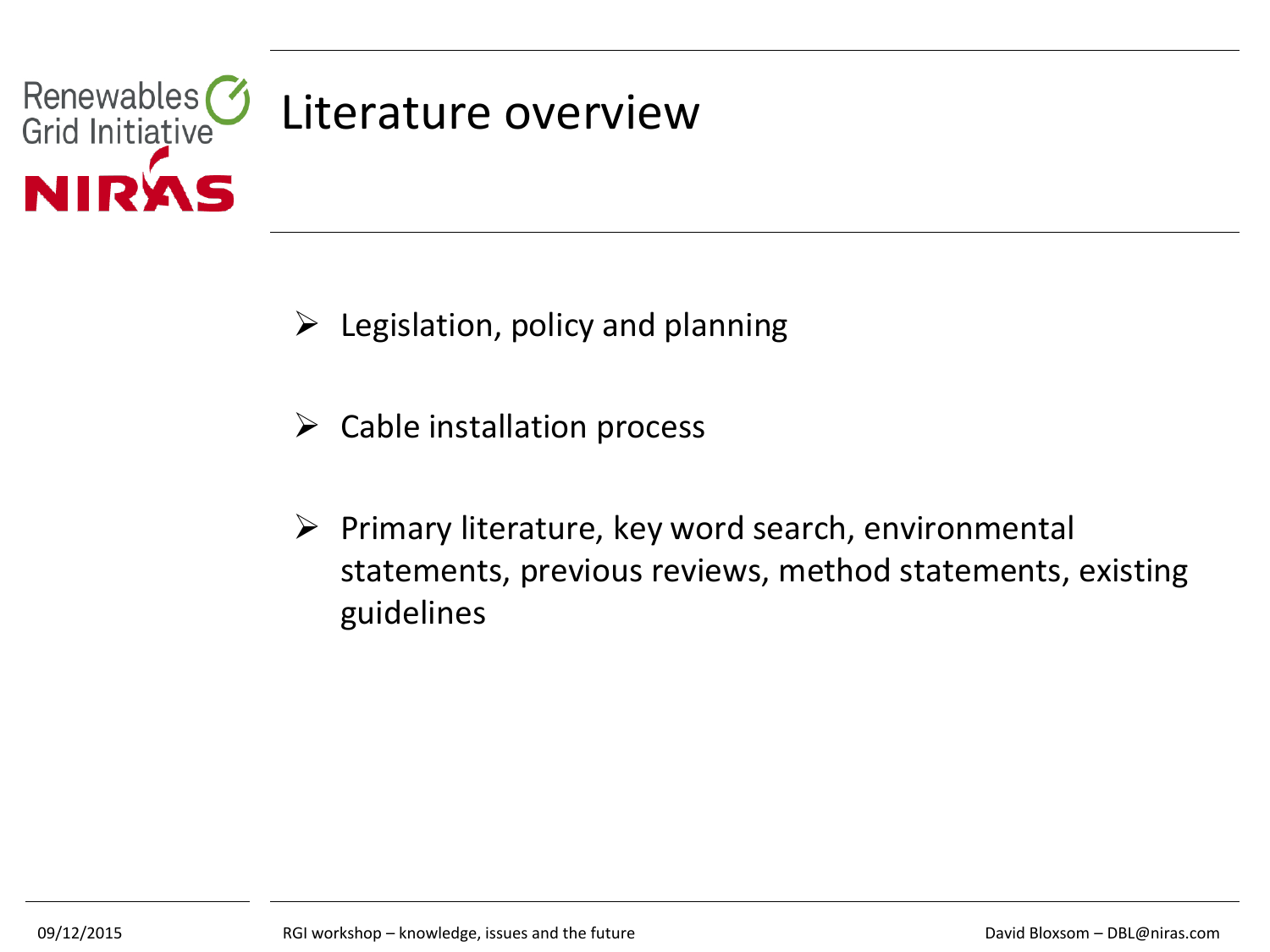

Key questions:

- $\triangleright$  Top three marine environmental impacts affecting the development of subsea cables
- $\triangleright$  Top three marine environmental receptors most sensitive to impacts
- $\triangleright$  Key knowledge gaps in subsea cable environmental effects
- $\triangleright$  Top three environmental receptors where further understanding of the impact of subsea cables is needed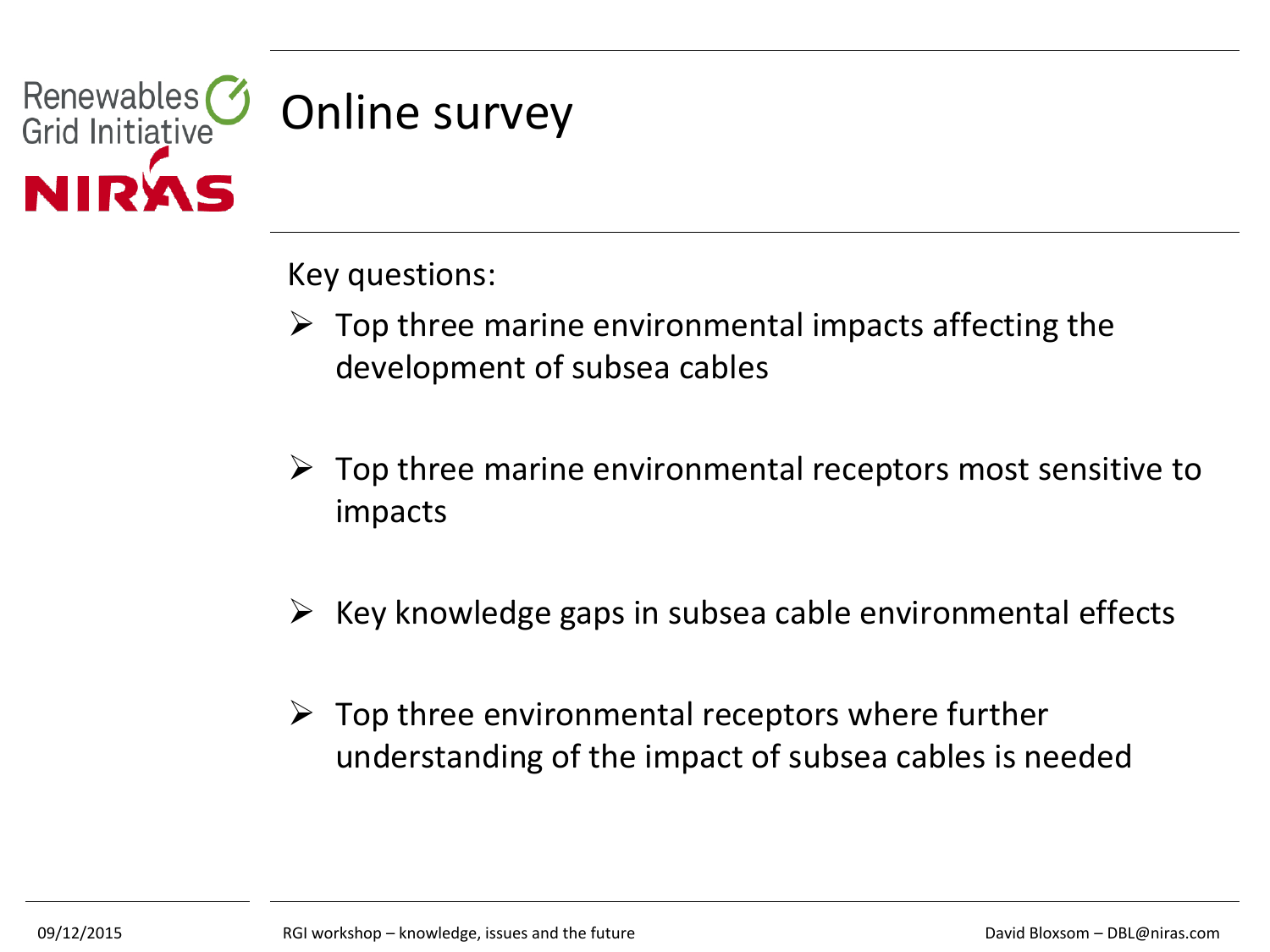#### Renewables<sup>(1)</sup> Story so far … effects affecting development Grid Initiative DV

An example:

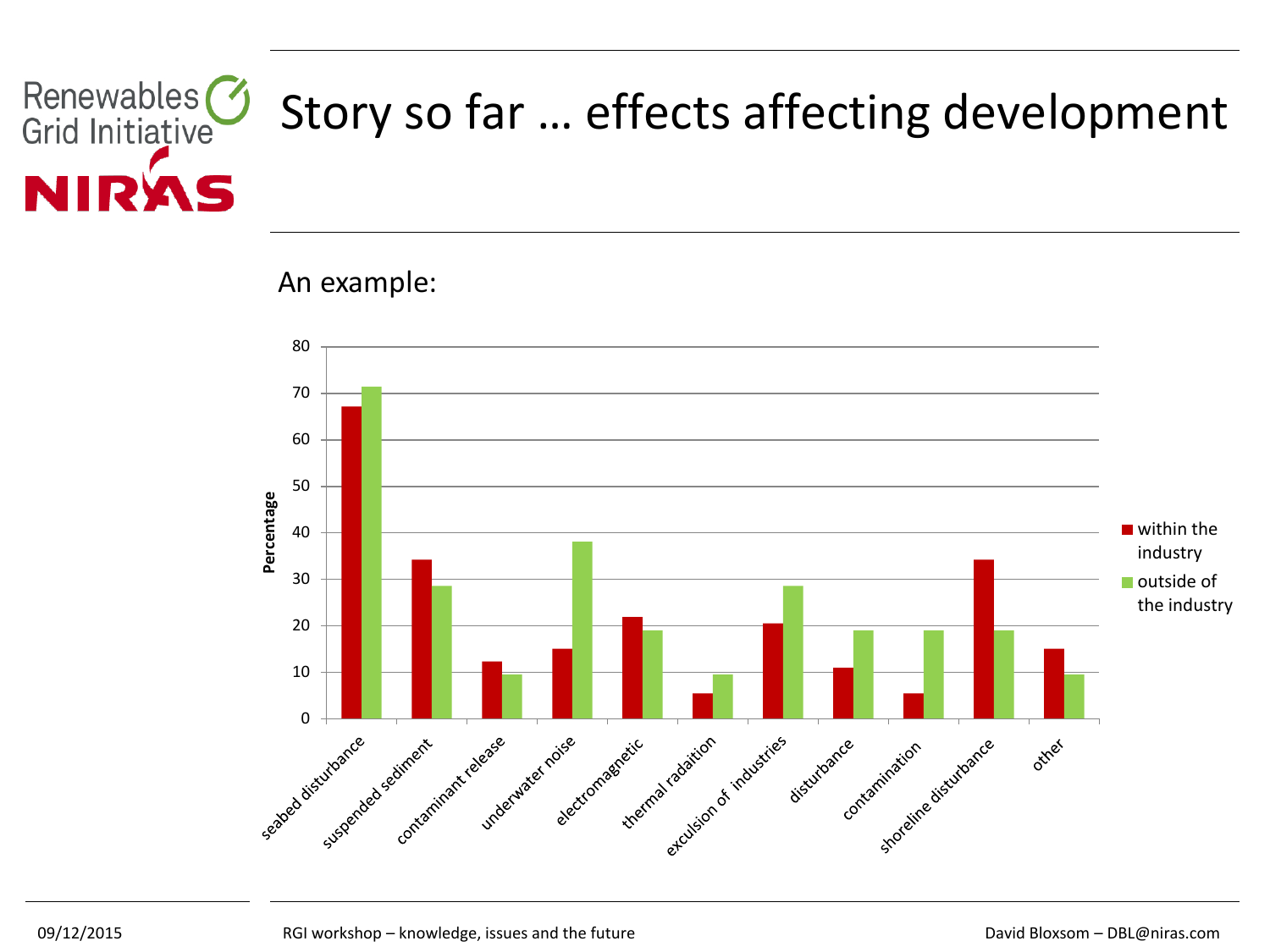#### Renewables<sup>(1)</sup> Story so far…knowledge gaps on the effects Grid Initiative DI

#### An example:

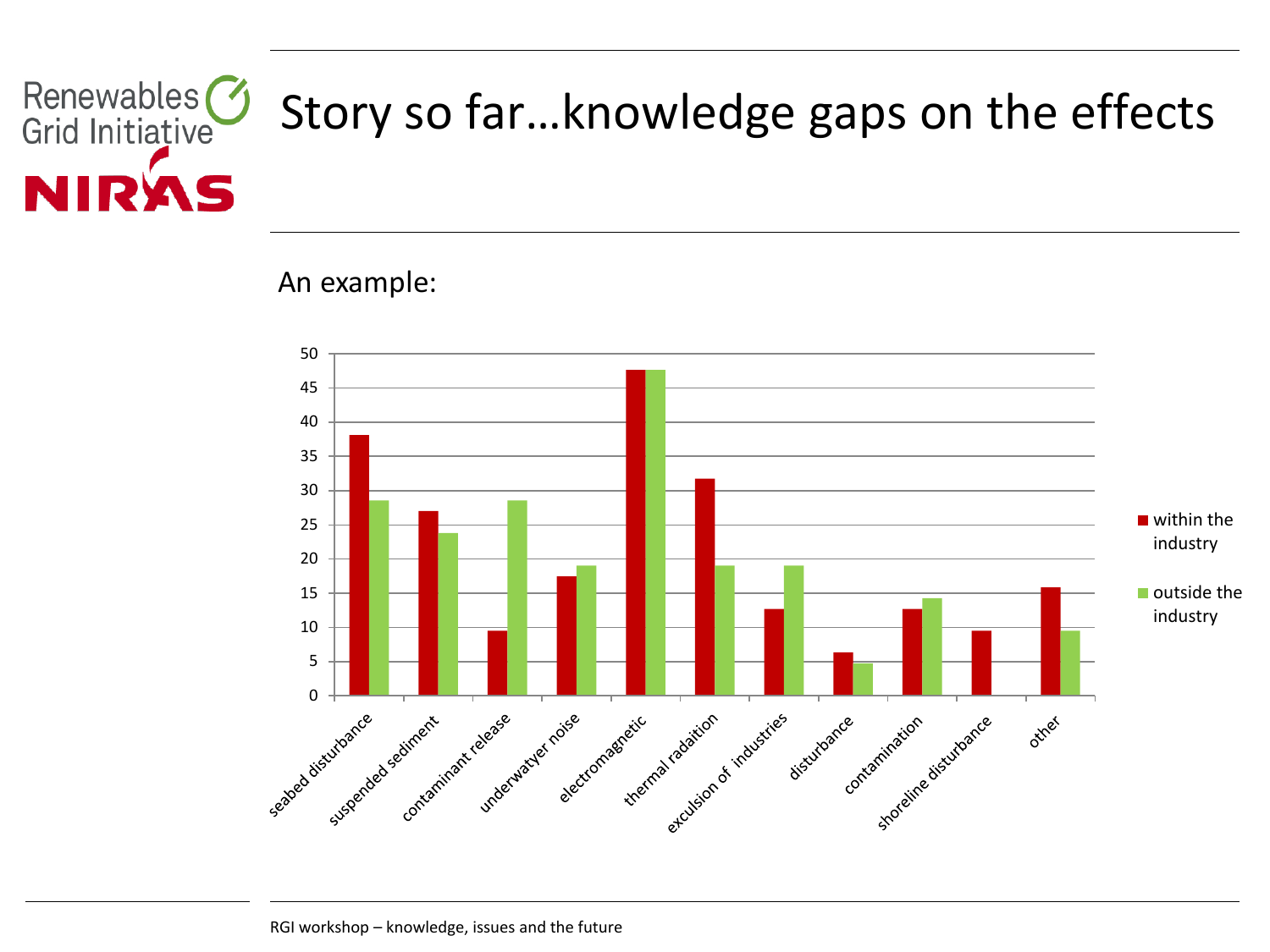

### Expert interviews

- $\triangleright$  Range of stakeholders
- $\triangleright$  Open questions
- $\triangleright$  Discussion around each topic

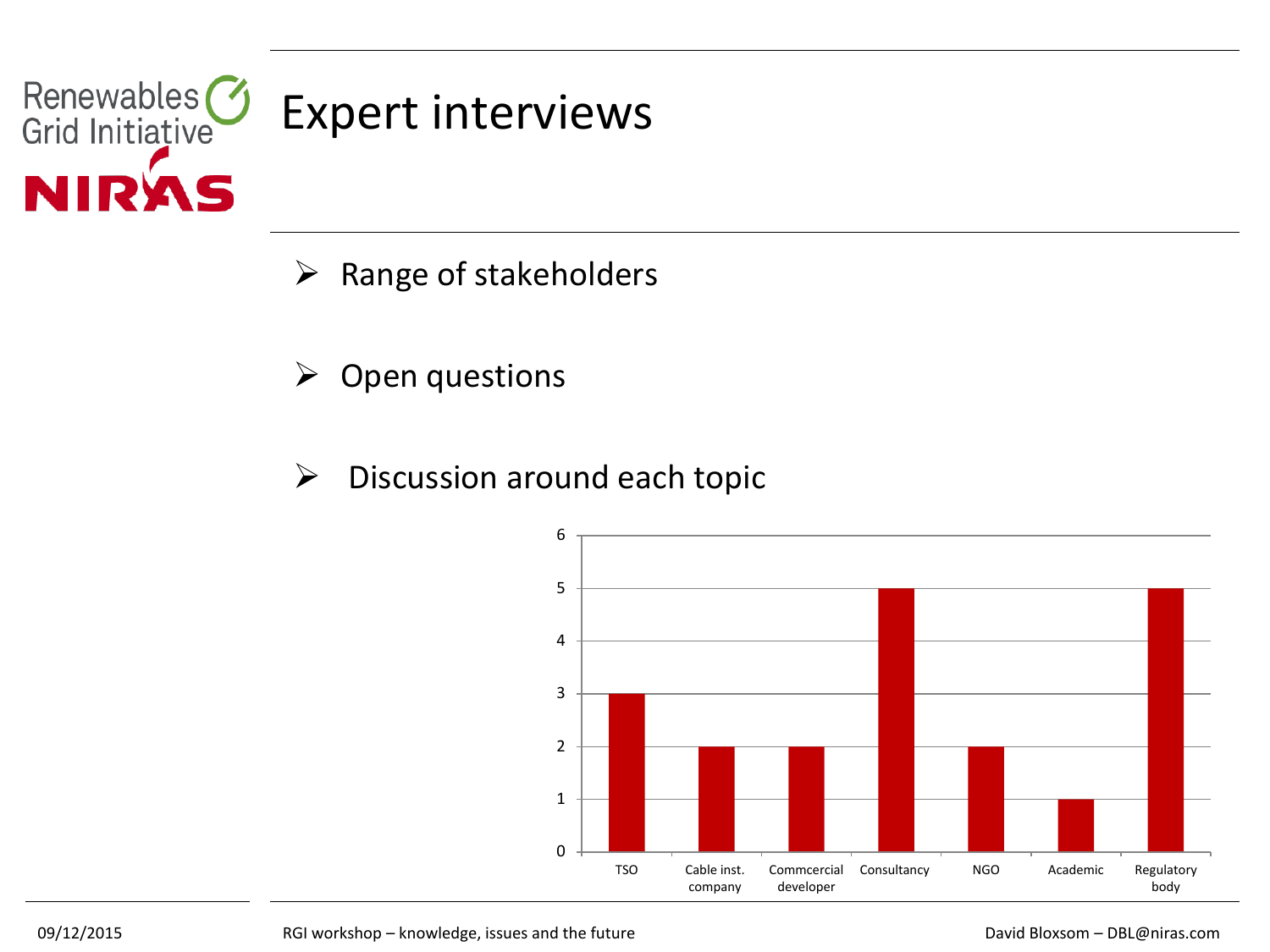

#### Reducing issues

- $\triangleright$  Clarification of installation technology parameters
- $\triangleright$  Focus on the key issues
- $\triangleright$  Data sharing

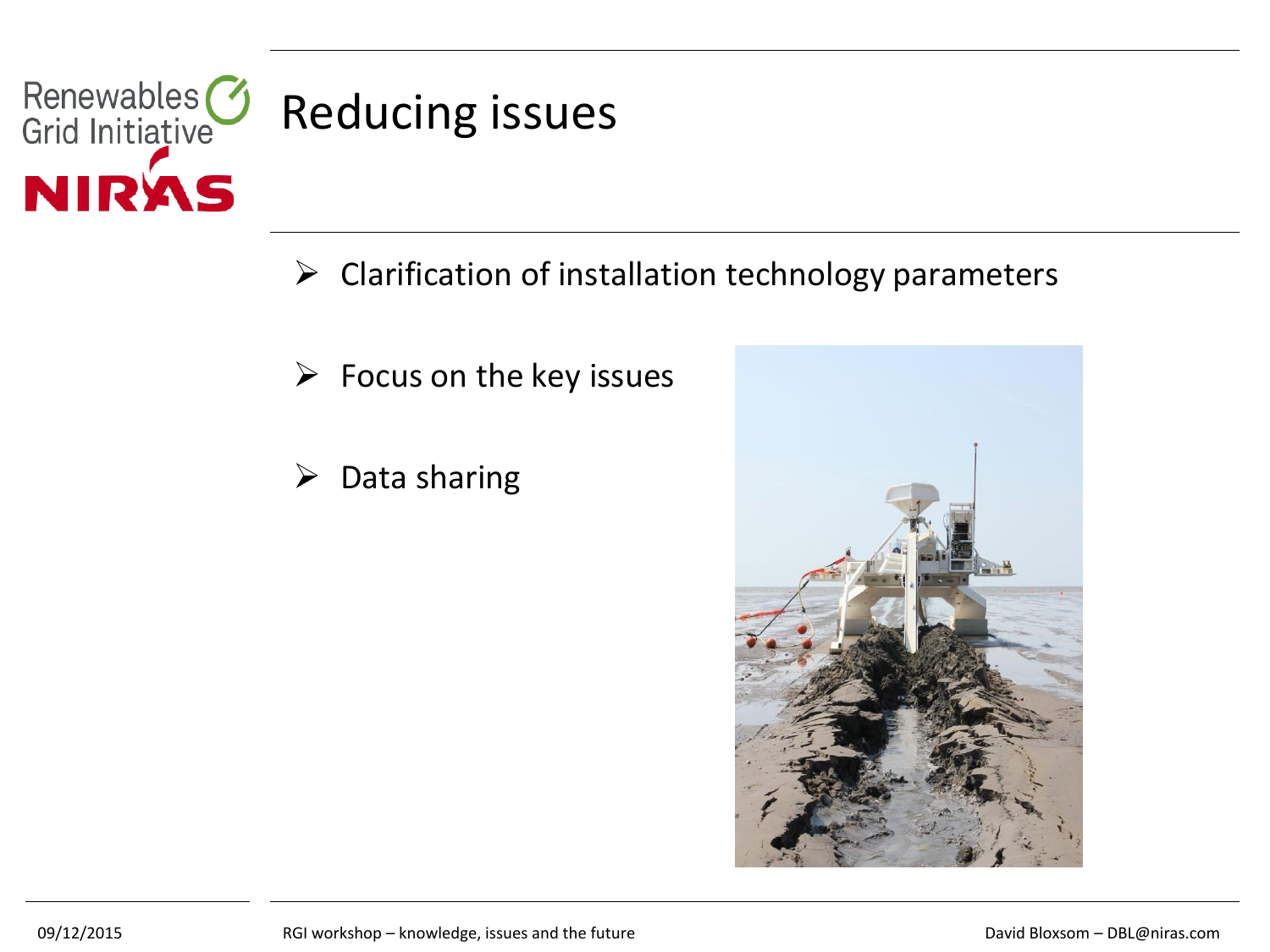### Renewables<sup>3</sup> Monitoring potential of cables **NIRAS**

- $\triangleright$  Post construction monitoring
- $\triangleright$  Not much awareness
- $\triangleright$  Opportunity, but with its difficulties

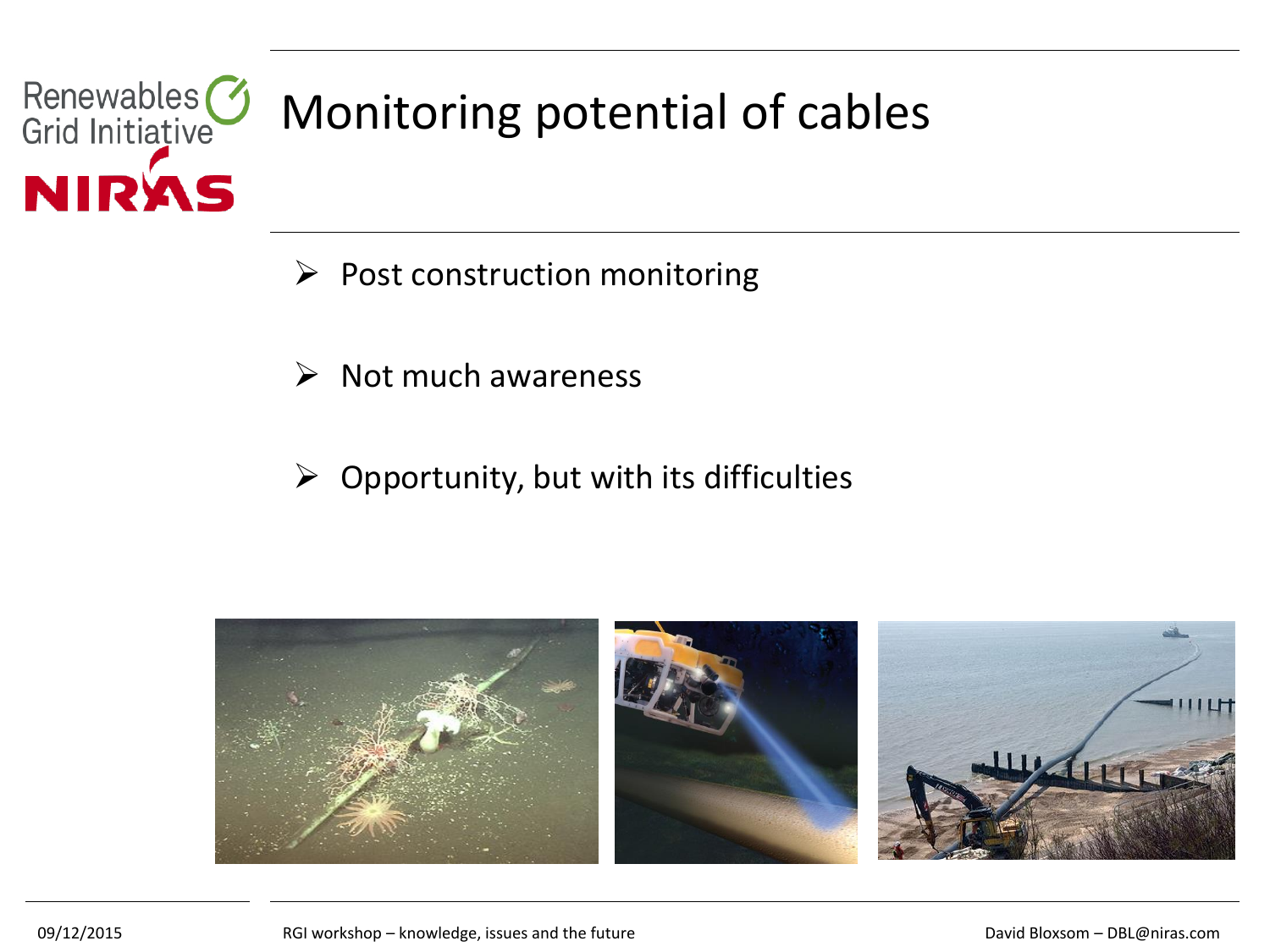

### Future priorties

- $\triangleright$  Clear consensus on the most important impacts
- $\triangleright$  Studies complete knowledge gaps
- $\triangleright$  Acceptance of the realistic effects
- $\triangleright$  Guidance on how to assess the impacts
- $\triangleright$  Collation of data